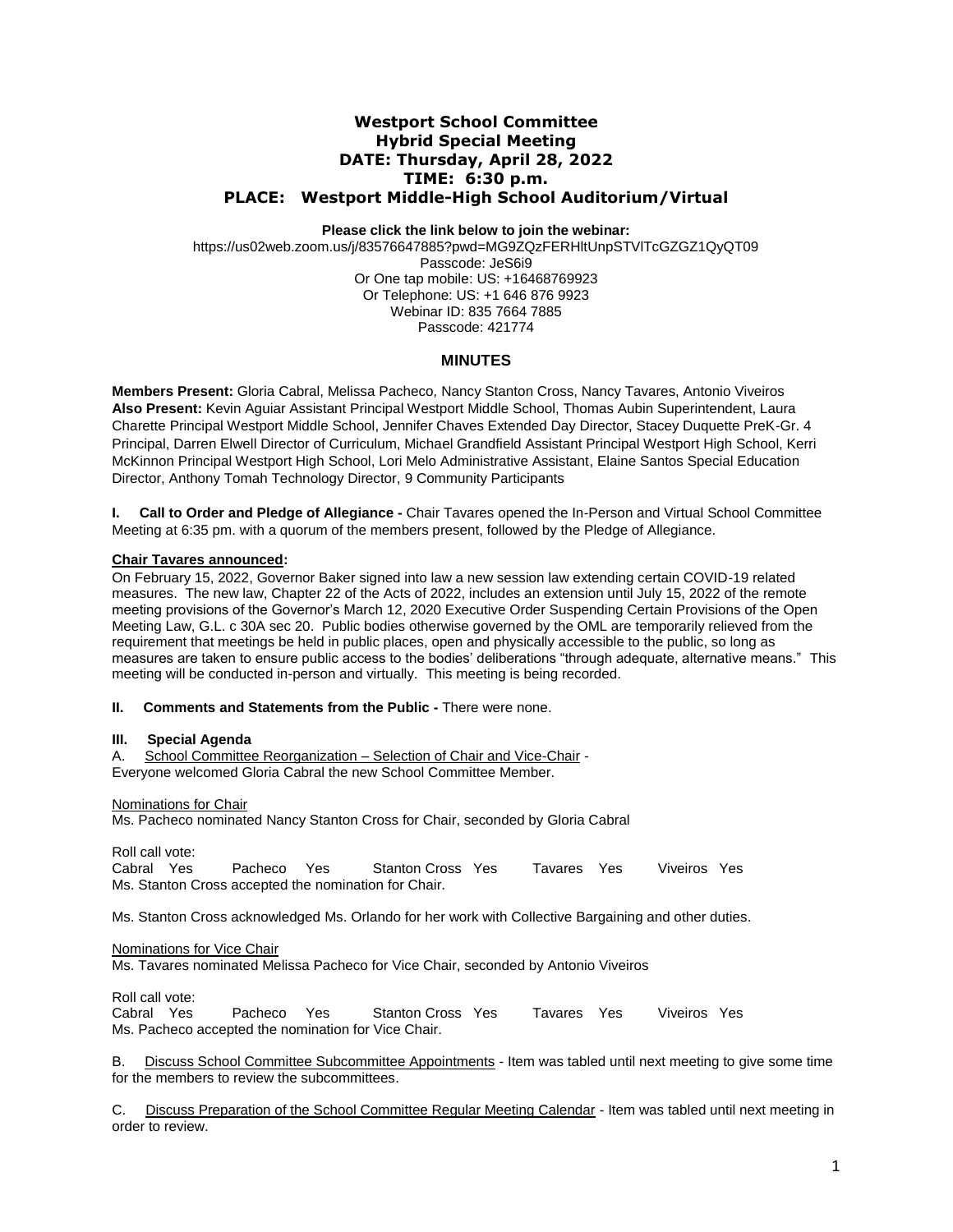## **IV. Informational Agenda**

A. Student Representative – John (Jack) Keane reported quarter 4 progress reports will be posted in the portal on May 10, AP testing will take place between May 3 -12, Gr. 10 Math MCAS is on May 17 - 18, Sophomore Mother's Day brunch fundraiser will be on May 7, Senior Medical Club blood drive will take place on May 10 at Whites, for Mental Health Awareness month a guest speaker presentation will be on May11, Art Show in room 2250 on May 18, Spring sports is in full swing and May is a busy month for baseball, softball, tennis teams, co-op lacrosse and track and field athletes. Follow the team's schedules and game results on ArbiterLive.

B. Superintendent Report – Mr. Aubin reported there was a career fair today with over 30 companies speaking to seniors and juniors providing students with opportunities. Mr. Aubin thanked everyone involved for a great job.

C. WCS Bill Warrant: 4-8-22 & 4-22-22 - Chair Stanton Cross reported a Bill Warrant dated 4.8.22 in the amount of \$199,413.38 and a Bill Warrant dated 4.22.22 in the amount of \$590,061.27 was emailed to school committee members for review.

Chair Stanton Cross asked if there were any questions regarding the bill warrants? There were none.

Ms. Tavares mentioned a committee member is needed to provide a signature for payroll at the Business Office. Chair Stanton Cross will do it with Ms. Pacheco as a backup.

D. Acknowledgement of a \$4000 Grant from the WEF for the Westport Middle-High School Musical *"Pippin" -* This item was shifted to an Action Agenda item.

A motion was made to accept the grant of \$4000 Grant from the WEF for the Westport Middle-High School Musical *"Pippin".*

Motion by Pacheco, seconded by Tavares, all were in favor 5/0/0

E. Acknowledgement of a \$3840 Grant from the WEF for the WES Musical *"Willie Wonka" -*

This item was shifted to an Action Agenda item.

A motion was made to accept a \$3840 Grant from the WEF for the WES Musical *"Willie Wonka"* Motion by Pacheco, seconded by Tavares, all were in favor 5/0/0

Information about the event is on the website.

F. Discussion of Westport Middle-High School Sports – J. Pacheco - Item tabled to next meeting. A survey will be sent out to parents and placed on the webpage and Facebook. The School Committee will use this information to make a determination on sports. The committee requests to review the survey before distribution. Mr. Aubin will have this survey ready next week. Ms. Pacheco suggested to include surveying Grades 1 and up.

G. Westport High School Outside Graduation Options - Chair Stanton Cross reported the committee was contacted by seniors expressing their requests for an outdoor graduation.

Discussion took place on graduation logistics. More information is needed.

H. Discussion of Food Service Menus – M. Rapoza - Item was tabled.

I. Discussion of Food Service Audit Update - M. Rapoza - Item was tabled.

J. Discussion of School Choice - Item was tabled.

Chair Stanton Cross requested Dr. McKinnon and Mr. Aguiar send an email to Mr. Aubin with a forward to the committee on their recommendations for School Choice for grades 9-12.

It was noted that the middle school and WES are filled to capacity.

K. Subcommittee Updates - Item was tabled.

#### **V. Action Agenda**

A. Review and Act on Minutes of Thursday, March 17, 2022 and Thursday, March 31, 2022 -

A motion was made to approve the Minutes of Thursday, March 17, 2022 and Thursday, March 31, 2022. Motion by Tavares, seconded by Pacheco 5/0/0

B. Review and Act on WMHS Field Trip - Grades 9-12 - Warren, RI - May 5, 2022 - Dudek Bowling -

A motion was made to approve the WMHS Field Trip for grades 9-12 in Warren, RI on May 5, 2022 – Dudek Bowling

2